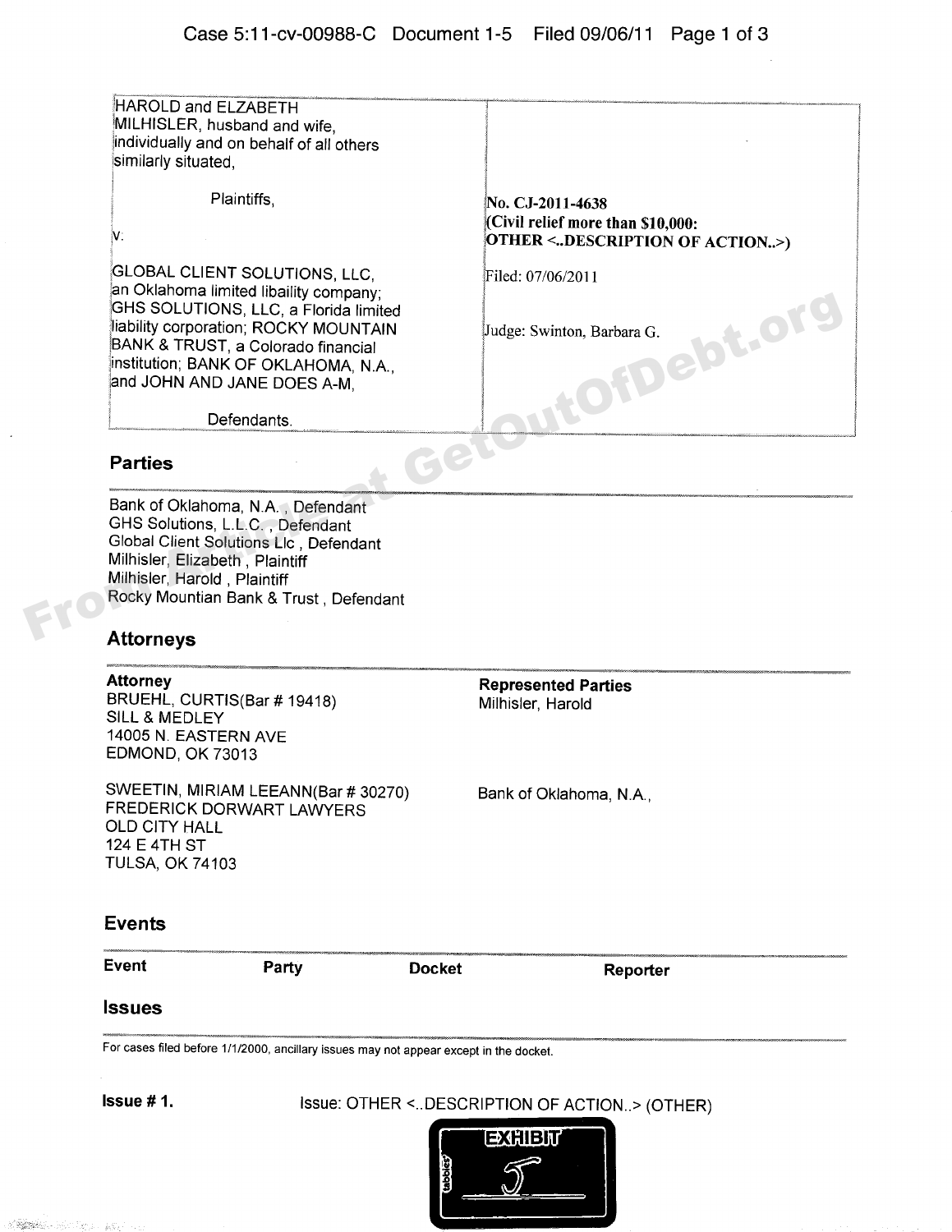#### Filed by: Milhisler, Harold Filed Date: 07/06/2011 **Party Name: Pisposition Information:**

Pending.

# Docket

and the company of the company of the company of the company of the company of the company of the company of the company of the company of the company of the company of the company of the company of the company of the comp

|                         | <b>Date</b>                               | Code                                                       | Count Party  |  | Serial # | <b>Entry Date</b>           |          |          |  |
|-------------------------|-------------------------------------------|------------------------------------------------------------|--------------|--|----------|-----------------------------|----------|----------|--|
|                         | $07-06-$<br>2011                          | <b>TEXT</b>                                                | 1            |  | 67705692 | Jul 6 2011 3:59:22:100PM    |          | \$0.00   |  |
|                         |                                           | CIVIL RELIEF MORE THAN \$10,000 INITIAL FILING.            | <b>IC.OI</b> |  |          |                             |          |          |  |
|                         | $07 - 06 -$<br>2011                       | <b>OTHER</b>                                               |              |  | 67705694 | Jul 6 2011 3:59:22:140PM    | Realized | \$0.00   |  |
|                         |                                           | OTHER <description action="" of=""></description>          |              |  |          |                             |          |          |  |
|                         | $07 - 06 -$<br>2011                       | <b>DMFE</b>                                                |              |  | 67705695 | Jul 6 2011 3:59:22:160PM    | Realized | \$2.00   |  |
|                         |                                           | DISPUTE MEDIATION FEE(\$ 2.00)                             |              |  |          |                             |          |          |  |
|                         | $07 - 06 -$<br>2011                       | PFE <sub>1</sub>                                           |              |  | 67705696 | Jul 6 2011 3:59:22:160PM    | Realized | \$163.00 |  |
|                         |                                           | <b>PETITION(\$163.00)</b>                                  |              |  |          |                             |          |          |  |
|                         | $07 - 06 -$<br>2011                       | PFE7                                                       |              |  | 67705697 | Jul 6 2011 3:59:22:160PM    | Realized | \$6.00   |  |
|                         |                                           | LAW LIBRARY FEE(\$6.00)                                    |              |  |          |                             |          |          |  |
|                         | $07 - 06 -$<br>2011                       | <b>OCISR</b>                                               |              |  | 67705698 | Jul 6 2011 3:59:22:160PM    | Realized | \$25.00  |  |
|                         |                                           | OKLAHOMA COURT INFORMATION SYSTEM REVOLVING FUND(\$ 25.00) |              |  |          |                             |          |          |  |
|                         | $07 - 06 -$<br>2011                       | LTF                                                        |              |  | 67705699 | Jul 6 2011 3:59:22:220PM    | Realized | \$10.00  |  |
|                         |                                           | LENGTHY TRIAL FUND(\$10.00)                                |              |  |          |                             |          |          |  |
|                         | $07 - 06 -$<br>2011                       | <b>SMF</b>                                                 |              |  | 67705723 | Jul 6 2011 4:00:05:830PM    | Realized | \$20.00  |  |
|                         |                                           | SUMMONS FEE (CLERKS FEE)X4(\$ 20.00)                       |              |  |          |                             |          |          |  |
|                         | $07 - 06 -$                               | P                                                          |              |  | 67727504 | Jul 8 2011 11:05:30:330AM - |          | \$0.00   |  |
| 2011<br><b>PETITION</b> |                                           |                                                            |              |  |          |                             |          |          |  |
|                         | <b>B</b> Document Available (#1016017639) |                                                            |              |  |          |                             |          |          |  |
|                         | 07-06-<br>2011                            | <b>TEXT</b>                                                |              |  | 67705693 | Jul 6 2011 3:59:22:120PM    |          | \$0.00   |  |